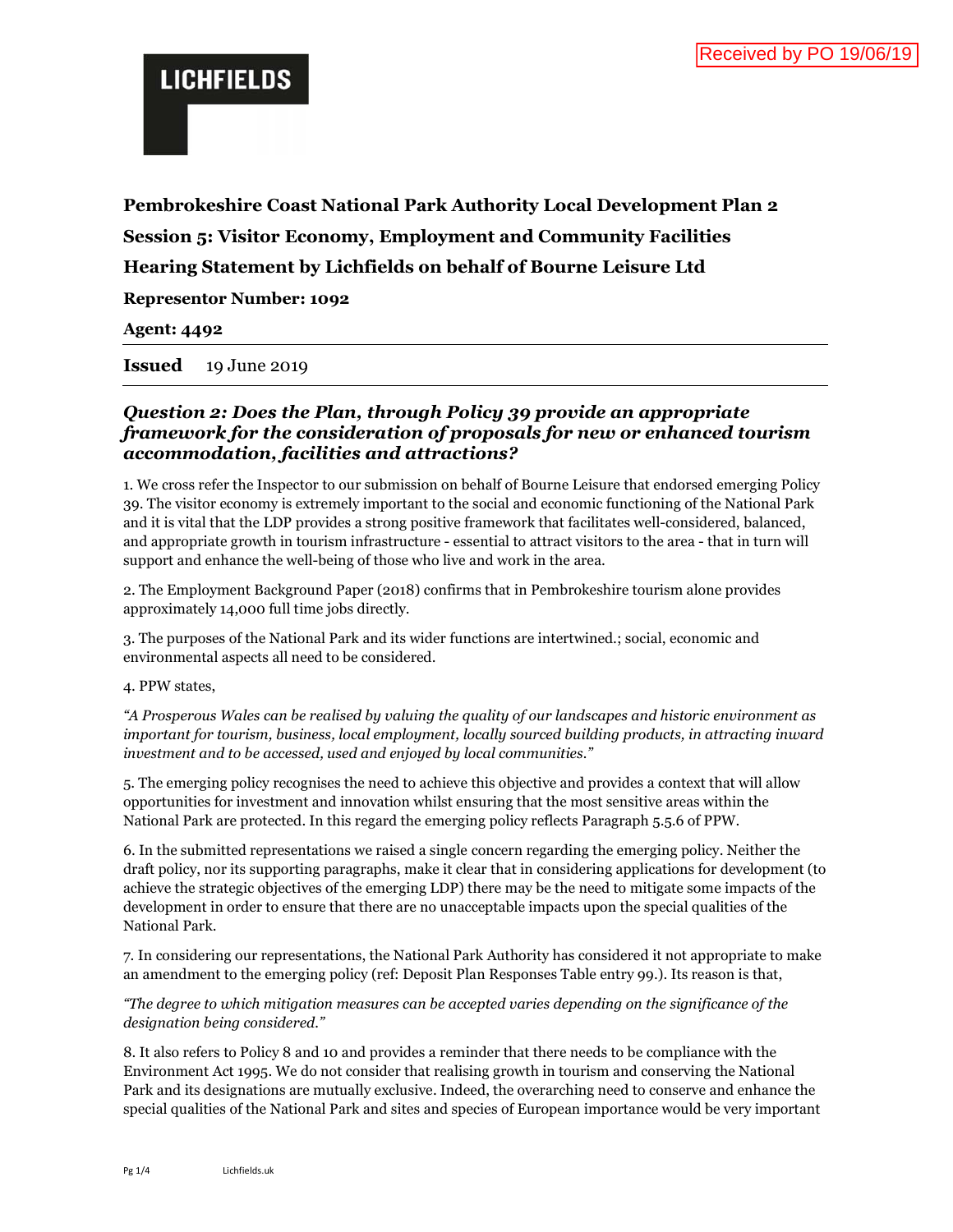## **LICHFIELDS**

factors as part of the consideration of whether proposed mitigation(s) measure is acceptable and the decision on whether a measure(s) would be acceptable would be one for the National Park to make.

9. The principle of mitigation measures is well-established and PPW recognises that mitigation measures may be needed in cases such as flooding, transport, ecology etc. It adds that conditions or S106 agreements could used as a means of securing such measures.

10. The lack of support to take mitigation measures into account when making a decision would limit - on the face of it - development to all but the most minor applications for the visitor economy. In so doing such an approach would risk undermining the strategic policy for the visitor economy entirely and as such would prevent the National Park from attracting visitors outside the peak season.

11. On this basis we consider that to make the plan sound there is a need to explicitly include the ability to mitigate impacts within emerging Policy 39. As currently worded the plan will not deliver what it sets out to do for the tourist economy.

12. We cross refer the Inspector to our Deposit Representations for Policy 39 and the amended wording suggested for the emerging policy. An alternative could be to amend the policy to read,

*"After taking into account any mitigation measures, activities which would damage the special qualities of the National Park will not be permitted (see also Policy 8). Proposals under this policy which might represent a threat to any sites and species of European importance will not be permitted (see Policy 10)."* (Proposed amendment underlined).

*The response to Question 5 starts on the next page*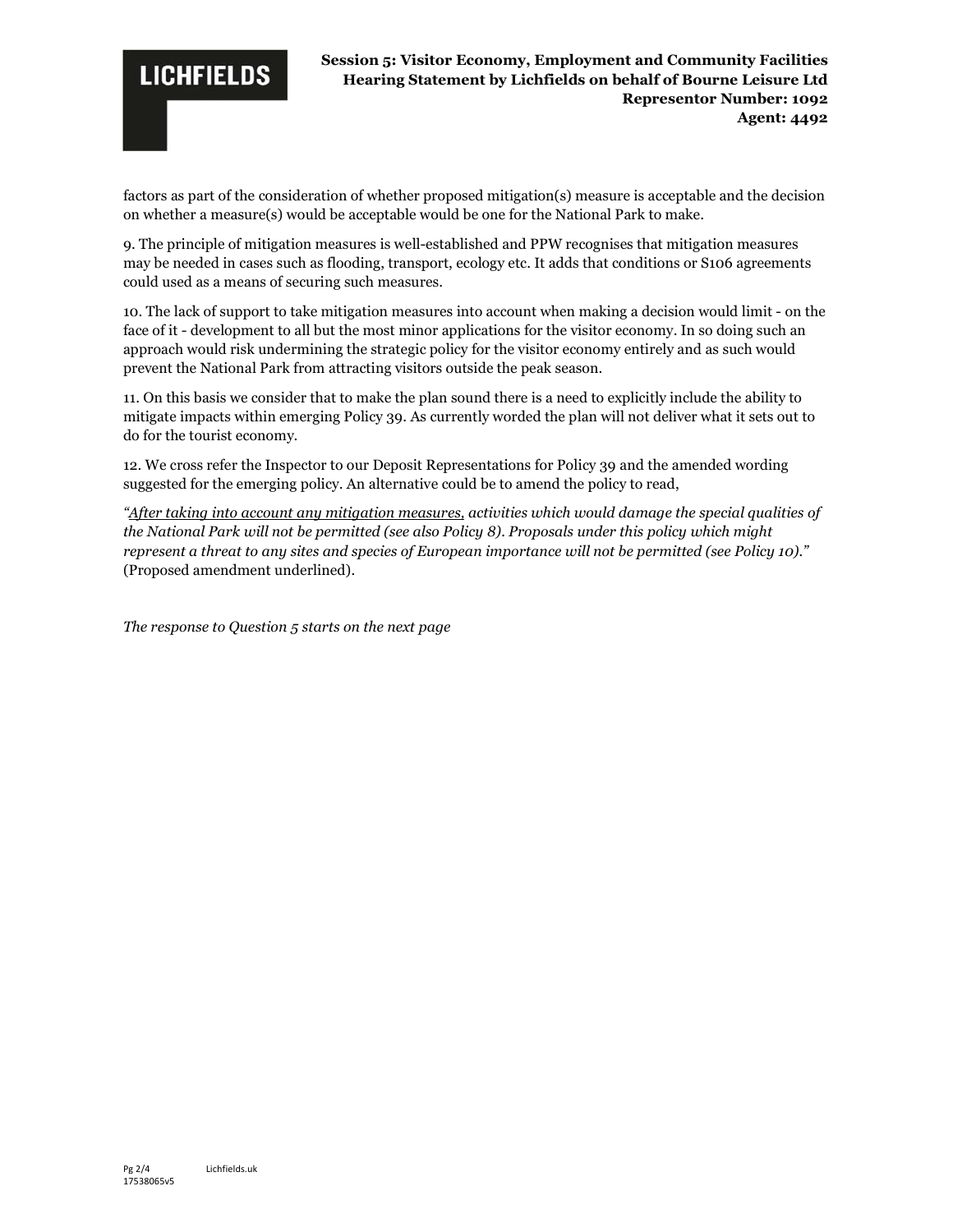## *Question 5: Are the requirements of Policies 42 and 43 clear and consistent with national policy?*

## **Policy 42**

1. Bourne Leisure endorses the approach taken by the National Park Authority in emerging Policy 42. We cross refer the Inspector to Bourne Leisure's representations particularly with respect to the reasons why such as approach is important for both tourism accommodation operators, the well-being of the National Park. It is evident that the two are dependent on one another.

2. We do not repeat those reasons in this Hearing Statement. In direct response to the Inspector's question we consider that the Authority provides a positive framework for caravan, camping and chalet accommodation for the National Park and that draft Policy 42 is clear and consistent with national policy.

#### 3. PPW states,

*"Planning authorities should provide a framework for maintaining and developing well-located, well designed, good quality tourism facilities. They should consider the scale and broad distribution of existing and proposed tourist attractions and enable complementary developments such as accommodation and access to be provided in ways which limit negative environmental impacts as well as consider the opportunities to enhance biodiversity." (Paragraph 5.5.6)* 

#### *And,*

*"The planning system encourages tourism where it contributes to economic development, conservation, rural diversification, urban regeneration and social inclusion, while recognising the needs of visitors and those of local communities. The planning system can also assist in enhancing the sense of place of an area which has intrinsic value and interest for tourism. In addition to supporting the continued success of existing tourist areas, appropriate tourism-related development in new destinations is encouraged. In some places however there may be a need to limit new development to avoid damage to the environment or the amenity of residents and visitors." (Paragraph 5.5.2)* 

4. The draft Policy provides an appropriate balance sought be national policy as set out in the two above paragraphs.

#### **Supplementary Planning Guidance**

5. In response to Bourne Leisure's representations on draft paragraph 4.222, we welcome the National Park Authority's commitment to engaging with representative organisations such as the Caravan and Camping Forum during the formulation stage of the proposed SPG (NPA response to item 103. in the Deposit Plan Responses Table document). Subsequent telephone conversations between us and the NPA have confirmed that Bourne Leisure will also be included in the invitation to this early engagement.

6. Despite this positive response the emerging LDP has not been amended to reflect these commitments. Should there be a failure to consult at the earliest stage with the industry, including key operators in the National Park, there is a real risk that the SPG will result in guidance that does not reflect the needs of the industry with a missed opportunity to work together to achieve the overarching strategy sought by draft Policy 39.

7. PPW and the Local Development Plan Manual (Ed 2, 2015) recognise the importance of engagement in the planning process. The Local Development Plan Manual highlights that where an Authority intends to bring forward an SPG it will set this out in the Delivery Agreement. The July 2016 Delivery Agreement for the